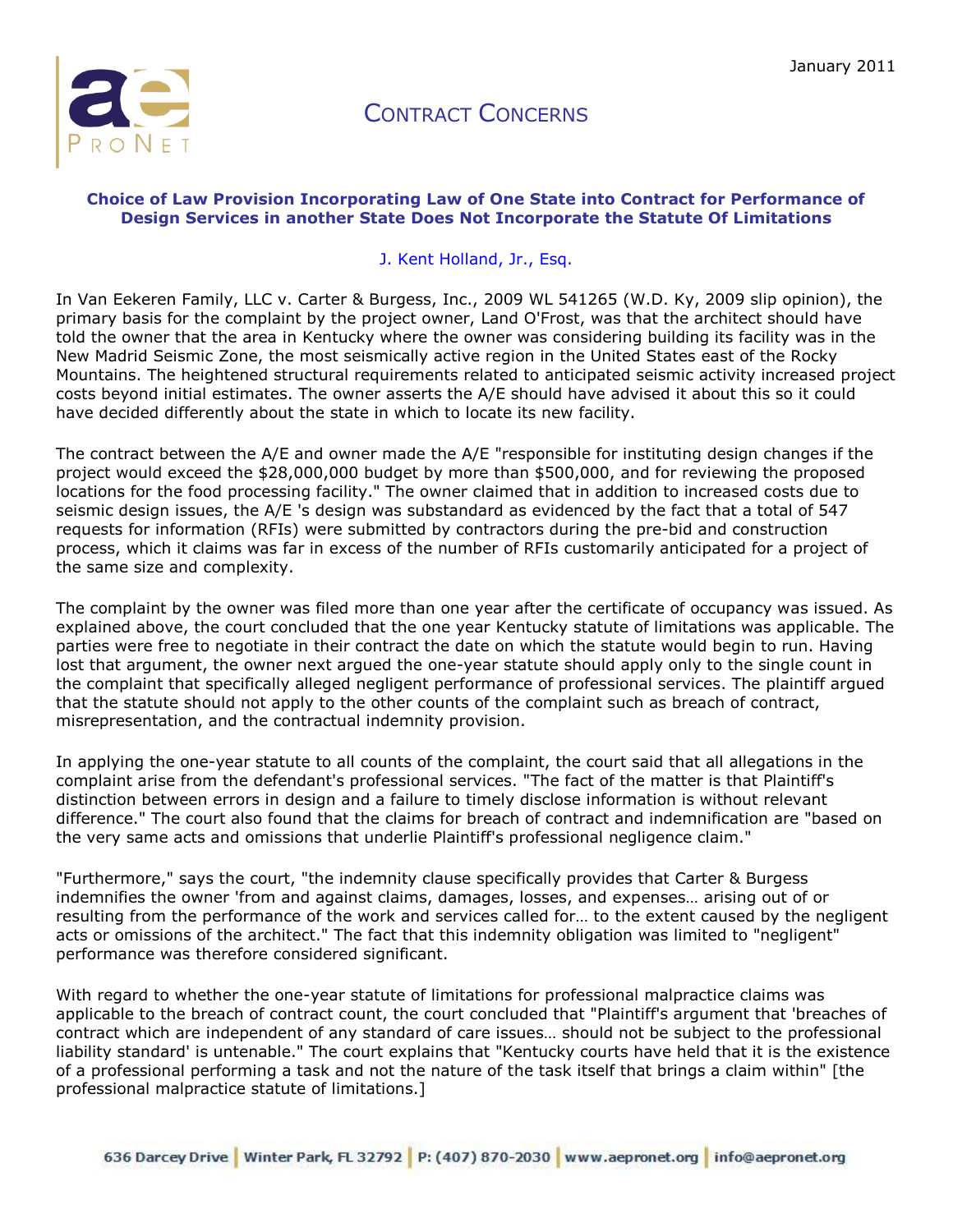

CONTRACT CONCERNS

**Comment:** In four short pages, the court has provided an excellent decision with a wealth of significant points from which we should take note and learn important lessons.

1) To make the statute of limitations from the other state apply to the project, the court states that the contract would have to specifically state that intent.

2) The decision demonstrates the importance of making contractual indemnification obligations conditioned upon "negligence" rather than just all acts, errors and omissions. It must be noted that this is the consistent message of insurance carriers to their insured design professionals. If the architect had agreed to indemnify the owner for damages caused by anything other than negligence, it would create an uninsurable liability since the policy covers only negligence.

3) It is valuable to specify a date certain for when the statute of limitations (and statute of repose) will begin to run. Courts look favorably upon such provisions that have been mutually agreed upon.

4) Design firms should rethink the provisions of some of the standard form contracts that require them to redesign a project because the cost estimate is exceeded. Unless the estimate is exceeded due to negligent performance of services by the design professional, why should the DP accept such an uninsurable risk of the cost of re-performing services that were performed consistent with the standard of care? Particularly with the unpredictability of construction costs in this economy (and the fear that there may be huge inflation in the not too distant future) there could be a lot of firms redesigning projects when the reason for the cost escalation was beyond their control or responsibility. It is recommended that these clauses be revised to state that the design firm will only revise the drawings or redesign the project for no additional fee when it was the negligence of the design firm that caused the cost estimate to be exceeded.

5) The court's explanation that all counts in this complaint arise out of allegations of professional malpractice no matter how they are titled is exactly right. In contrast, consider decisions recently reported in the Construction Risk.com Report where courts in other states have been confused on this issue and consequently held that a certificate of merit is needed only for the negligence count of a complaint but not the breach of contract count.

Kent Holland is a risk management consultant for the environmental and design professional liability unit of Arch Insurance Group, and he is Of Counsel with the law firm of Wickwire Gavin, P.C., with a practice emphasizing construction law.

*NOTE: This article originally was published in "ConstructionRisk.com Report", Vol. 11, No. 8 and appears here with permission. Kent Holland is the publisher of "ConstructionRisk.com Report" and principal of ConstructionRisk, LLC. They provide insurance risk management services and construction risk management services, including but not limited to, advice to insurance underwriters; guidance to those procuring insurance; change order and claim preparation, analysis and defense; contract preparation; contract review and contract negotiation.*